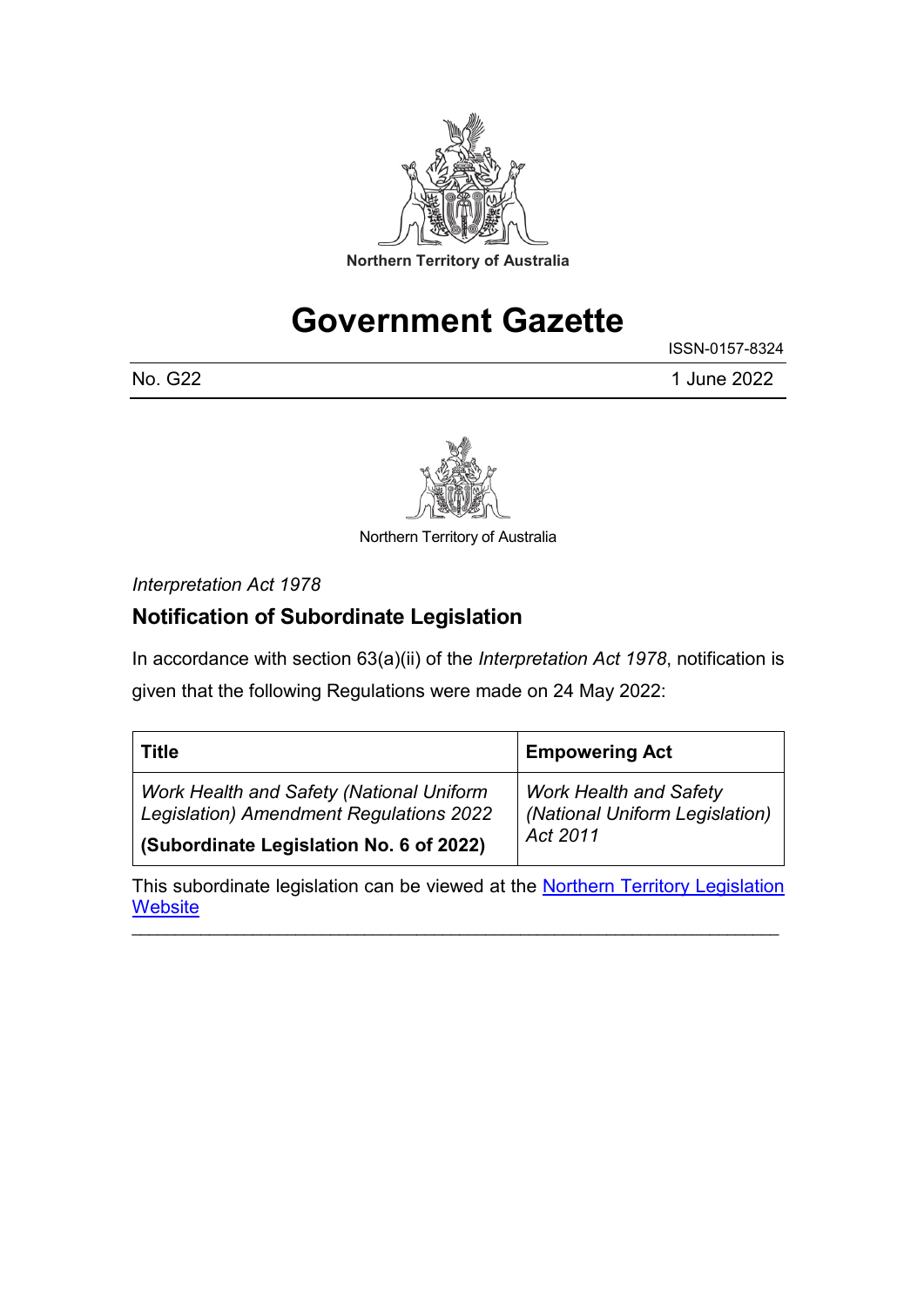

Northern Territory of Australia

*Northern Territory Aboriginal Sacred Sites Act 1989*

## **Aboriginal Areas Protection Authority: Appointment of Members**

I, Vicki Susan O'Halloran, Administrator of the Northern Territory of Australia, acting with the advice of the Executive Council, under section 6(1) of the *Northern Territory Aboriginal Sacred Sites Act 1989* and with reference to section 6(4) and (5) of the Act, appoint Barbara Shaw and Neville Petrick to be members of the Aboriginal Areas Protection Authority for 3 years on and from the date on which this instrument is published in the *Gazette*.

\_\_\_\_\_\_\_\_\_\_\_\_\_\_\_\_\_\_\_\_\_\_\_\_\_\_\_\_\_\_\_\_\_\_\_\_\_\_\_\_\_\_\_\_\_\_\_\_\_\_\_\_\_\_\_\_\_\_\_\_\_\_\_\_\_\_\_\_\_\_\_\_\_\_\_

Responsible Minister:

C. J. Paech Minister for Arts, Culture and Heritage

V. S. O'Halloran **Administrator** Dated 24 May 2022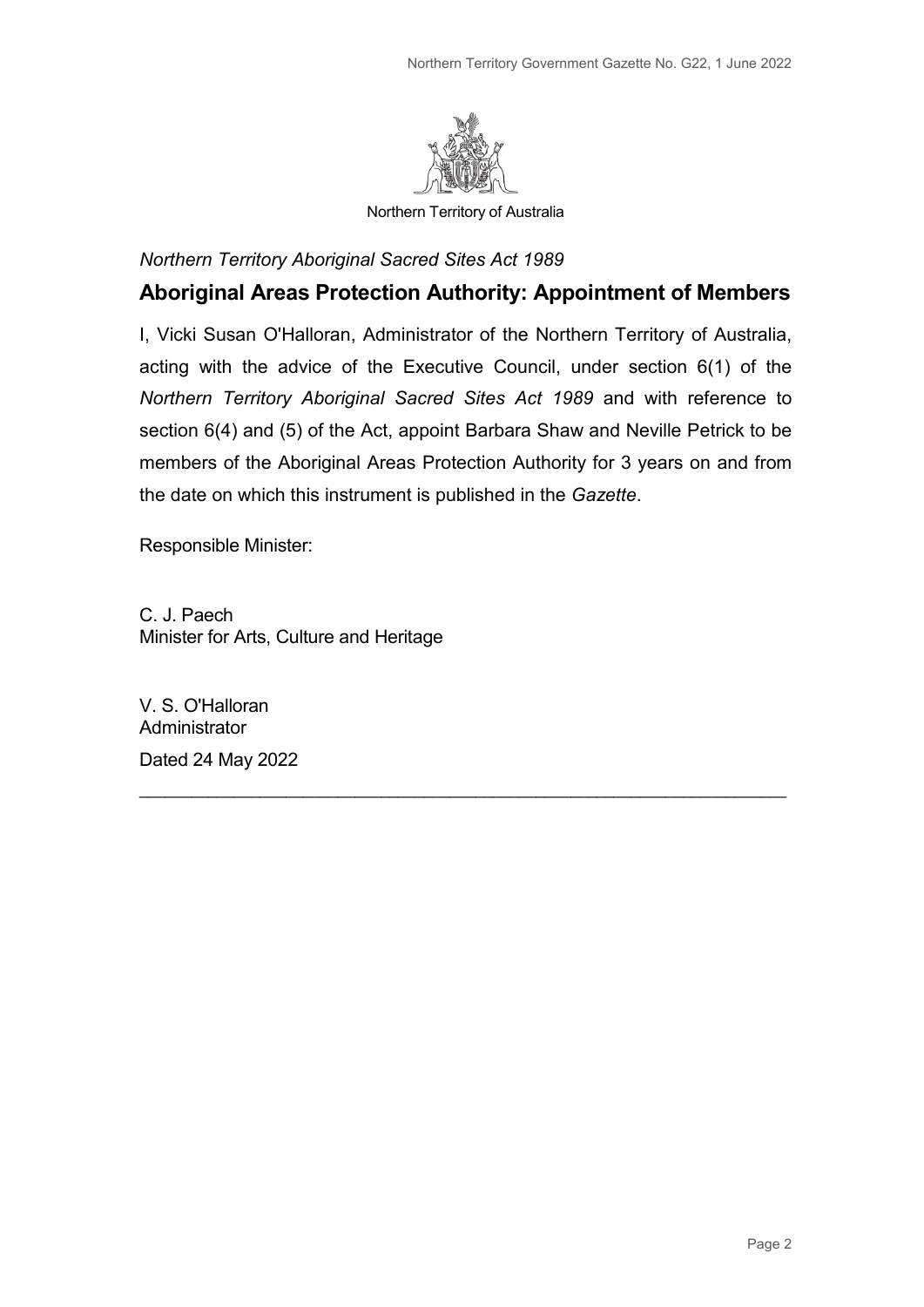#### Northern Territory of Australia

#### *Petroleum Act 1984*

## **Release of Information under Section 61(8)**

I, Unnikrishnan Karumathil, the Delegate of the Minister for Mining and Industry, in pursuance of section 61(8) of the *Petroleum Act 1984* -

- (a) notify that I propose to make the information specified in the Schedule available or publicly known;
- (b) invite interested persons to give to me, within 45 days after the publication of this notice, a notice objecting to the whole or any part of the information being made available or publicly known; and
- (c) notify that if a person does not make an objection in accordance with this invitation, the person will be taken to have consented to the information being made available or publicly known.

#### **Note**

- 1. A notice objecting to information being made available or publicly known shall set out the person's reasons for making the objection.
- 2. A person may not object to information being made available or publicly known except on the ground that -
	- (a) a trade secret; or
	- (b) any other information the disclosure of which would, or could reasonably be expected to, adversely affect the person in respect of the lawful business, commercial or financial affairs of the person.

Dated: 24 May 2022

Made under the *Petroleum Act 1984* of the Northern Territory of Australia

U. Karumathil Delegate of the Minister for Mining and Industry Pursuant to Instrument of Delegation Dated 25 March 2021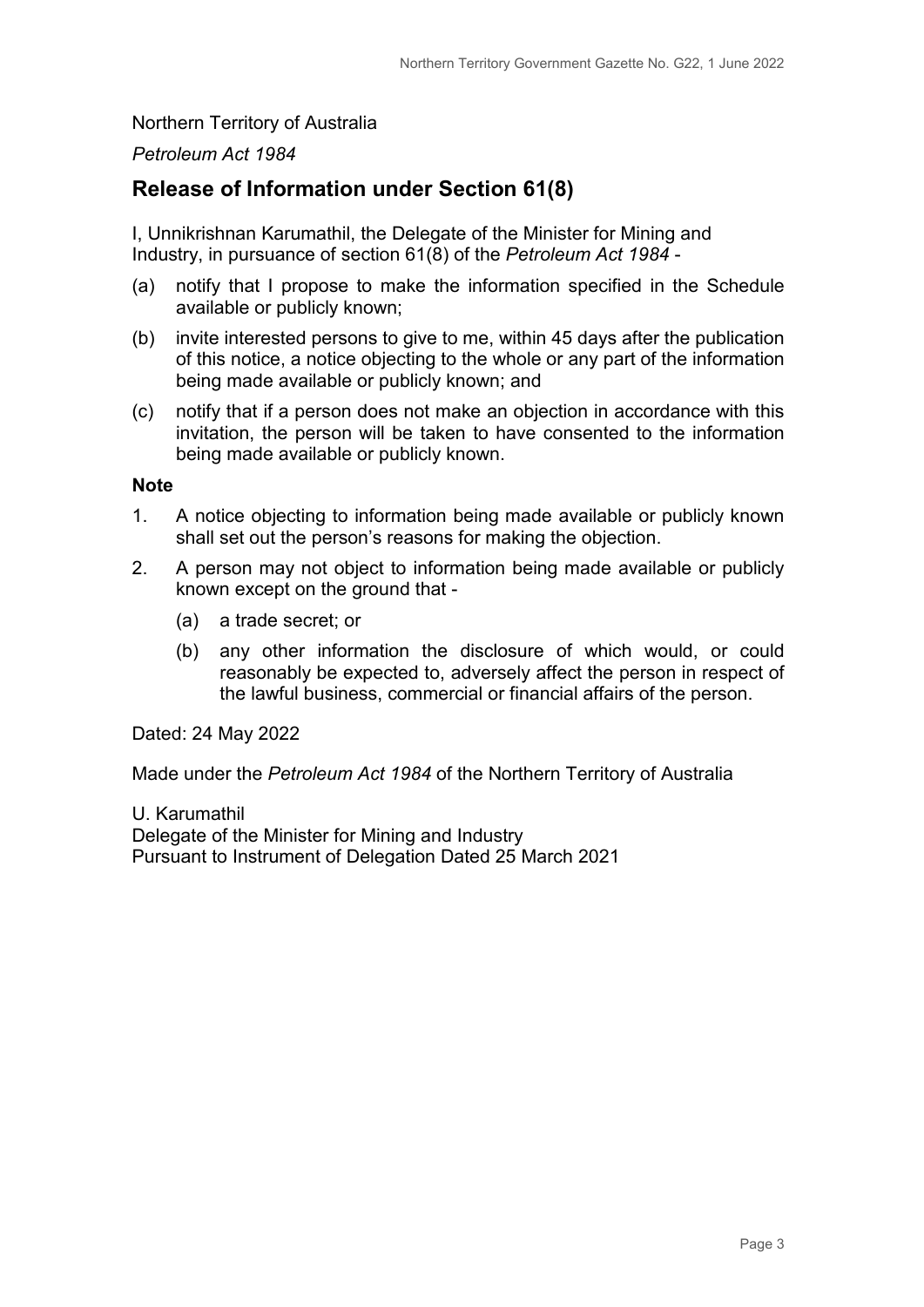| <b>Schedule</b> |  |
|-----------------|--|
|                 |  |

| <b>PR</b>   | <b>Tenure</b>   | <b>Onshore Interpretive Data, Reports and</b><br><b>Samples</b>                             | <b>Release Date</b> |
|-------------|-----------------|---------------------------------------------------------------------------------------------|---------------------|
|             | EP164           |                                                                                             |                     |
|             | EP165           |                                                                                             |                     |
|             | EP166           | Ngalia Basin: Source Rock Correlations with the                                             |                     |
| PR2015-0051 | EP309           | <b>Amadeus and Georgina Basins</b>                                                          | 18/08/2021          |
| PR2016-A024 | EP174           | Organic and inorganic characterisation of                                                   |                     |
|             | EP190           | Tawallah Group sediments, McArthur Basin, NT                                                | 29/01/2022          |
|             | <b>EP144</b>    |                                                                                             |                     |
| PR2016-A005 | EP153<br>EP154  |                                                                                             | 22/02/2022          |
|             | EP171           | Petrophysics Report - EP153, EP154, EP144<br>Review of upper McArthur Group Stratigraphy in |                     |
| PR2014-0083 | EP190           | the Glyde Sub-basin and Correlation with                                                    |                     |
|             | EP176           | Modern Geophysical and Geochemical Data                                                     | 10/12/2020          |
|             | OL <sub>4</sub> | Mereenie Field Geology, Amadeus Basin,                                                      |                     |
| PR1988-0102 | OL <sub>5</sub> | <b>Northern Territory</b>                                                                   | 12/02/2019          |
|             |                 | Field Survey Work Program - 1989 - EP20,                                                    |                     |
| PR1990-0025 | <b>EP20</b>     | Northern Territory, Australia                                                               | 15/03/2022          |
| PR2009-A218 | <b>EP97</b>     | Petroleum Geology of Central Australian Basins                                              | 21/05/2015          |
|             |                 | <b>ASTER Alteration Mineral Mapping for</b>                                                 |                     |
|             | EP112           | Hydrocarbon Seepages; Waterhouse,                                                           |                     |
| PR2008-A182 |                 | Ooraminna, Johnston and Mt. Kitty Areas                                                     |                     |
|             |                 | Amadeus Basin, Central Australia                                                            | 29/10/2021          |
|             | EP112           | Unconventional Gas Potential in the Ordovician                                              |                     |
| PR2008-A184 | <b>EP82</b>     | of the Amadeus Basin - The Horn Valley                                                      |                     |
|             |                 | Siltstone fractured shale play                                                              | 23/11/2021          |
|             | <b>EP76</b>     |                                                                                             |                     |
| PR2007-A139 | <b>EP98</b>     |                                                                                             |                     |
|             | <b>EP99</b>     | <b>Presentation from PetroHunter Energy</b>                                                 |                     |
|             | EP117<br>EP167  | Corporation                                                                                 | 01/06/2015          |
| PR2018-A010 | EP168           | <b>Environmental Reports</b>                                                                | 02/10/2021          |
|             |                 | A Review of a Devonian - Carboniferous                                                      |                     |
| PR2009-A220 | EP97            | Carbonate Platform in the Warburton Basin,                                                  |                     |
|             |                 | <b>Simpson Desert</b>                                                                       | 21/05/2015          |
| PR1985-A086 | <b>OP238</b>    | Routine Core Analysis: McDills #1                                                           | 08/10/2021          |
| PR1985-A087 | <b>OP238</b>    | Colson No 1 : Wireline Log Evaluation                                                       | 08/10/2021          |
|             |                 | <b>Environmental Impact Assessment and</b>                                                  |                     |
| PR2007-A143 | <b>EP82</b>     | Management of the Central Petroleum Seismic                                                 |                     |
|             |                 | Line project - Ooraminna                                                                    | 13/10/2021          |
|             |                 | Additional Landscape, flora and fauna survey                                                |                     |
|             |                 | information to accompany the Notice of Intent -                                             |                     |
| PR2007-A144 | <b>EP82</b>     | Central Petroleum Limited 2007 Amadeus Basin                                                |                     |
|             |                 | Seismic Acquisition Program; EP 82 Magee Site                                               |                     |
|             |                 | - Environmental Surveys                                                                     | 13/10/2021          |
|             |                 | A Comparison between "aster" alteration                                                     |                     |
| PR2007-A145 | <b>EP82</b>     | anomalies and structural mapping at Ooraminna,                                              |                     |
|             |                 | Waterhouse, Johnstone/Gypsum and Mt Kitty                                                   | 13/10/2021          |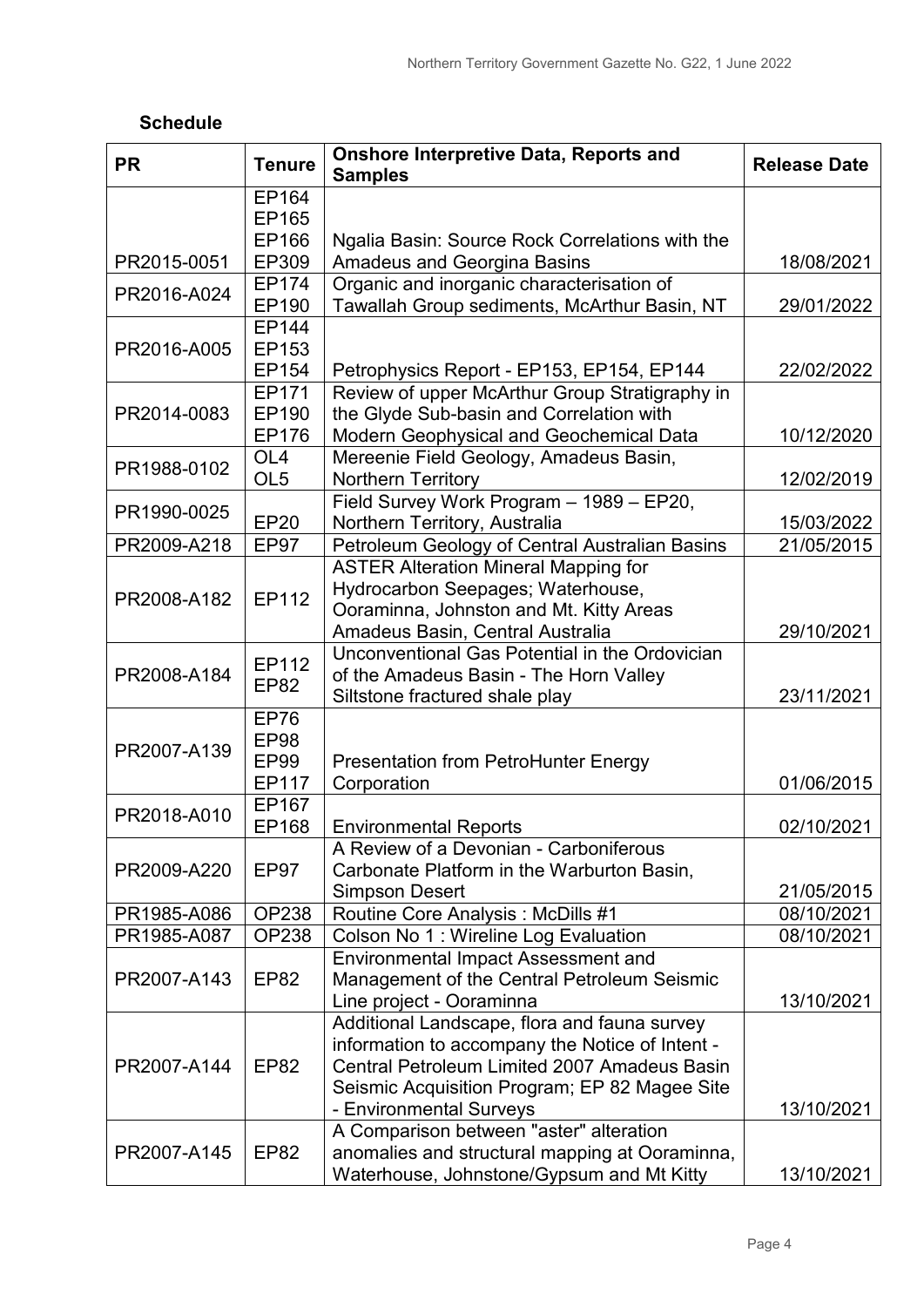| PR2007-A146 | <b>EP82</b>                                       | Aster Alteration Mineral Mapping for<br>Hydrocarbon Seepages; Waterhouse,<br>Ooraminna, Johnston and Mt. Kitty Areas,    |            |
|-------------|---------------------------------------------------|--------------------------------------------------------------------------------------------------------------------------|------------|
|             |                                                   | Amadeus Basin, Central Australia                                                                                         | 13/10/2021 |
| PR2007-A148 | <b>EP82</b>                                       | The Petroleum Geology of the Amadeus Basin                                                                               | 13/10/2021 |
| PR2008-A196 | EP115                                             | The gypsum prospect fractured shale oil play in<br>the north western Amadeus basin - the Horn<br><b>Valley Siltstone</b> | 29/10/2021 |
| PR1991-A145 | <b>EP10</b><br><b>EP11</b><br><b>EP12</b><br>EP13 | <b>Drill Hole Analytical Summary</b>                                                                                     | 28/01/2022 |
| PR2008-A197 | <b>EP82</b>                                       | New Gas, Helium and Condensate Plays in the<br>Southern Amadeus Basin (090508 Technical<br>Note CTP)                     | 15/02/2022 |
| PR2016-A044 | EP187<br>EP184                                    | <b>Preliminary Ecological Assessment Report</b>                                                                          | 04/04/2022 |

Northern Territory of Australia

*Police Administration Act 1978*

## **Sale of Goods**

Notice is hereby given that pursuant to section 166 of the *Police Administration Act 1978*, the following property as shown on the attached schedule has been in the possession of the Officer in Charge, Police Station, Peter McAulay Centre, for a period in excess of 3 months and this property will be sold or otherwise disposed of in a manner as determined by the Commissioner of Police, if after twenty-eight (28) days from the publication of this notice the property remains unclaimed.

\_\_\_\_\_\_\_\_\_\_\_\_\_\_\_\_\_\_\_\_\_\_\_\_\_\_\_\_\_\_\_\_\_\_\_\_\_\_\_\_\_\_\_\_\_\_\_\_\_\_\_\_\_\_\_\_\_\_\_\_\_\_\_\_\_\_\_\_\_\_\_\_\_\_\_

Craig Barrett **Superintendent** Capability Development

27 May 2022

## **Schedule**

| <b>Exhibit Number</b> | <b>Item Description</b>           |
|-----------------------|-----------------------------------|
| 552110/007            | Silver necklace and pearl pendant |
| 584189/001            | \$5.00                            |
| 584193/001            | \$15.00                           |
| 584820/002            | \$475.00                          |
| 584930/002/001        | \$60.00                           |
| 584934/001            | \$13.25                           |
| 585229/001            | \$30.00                           |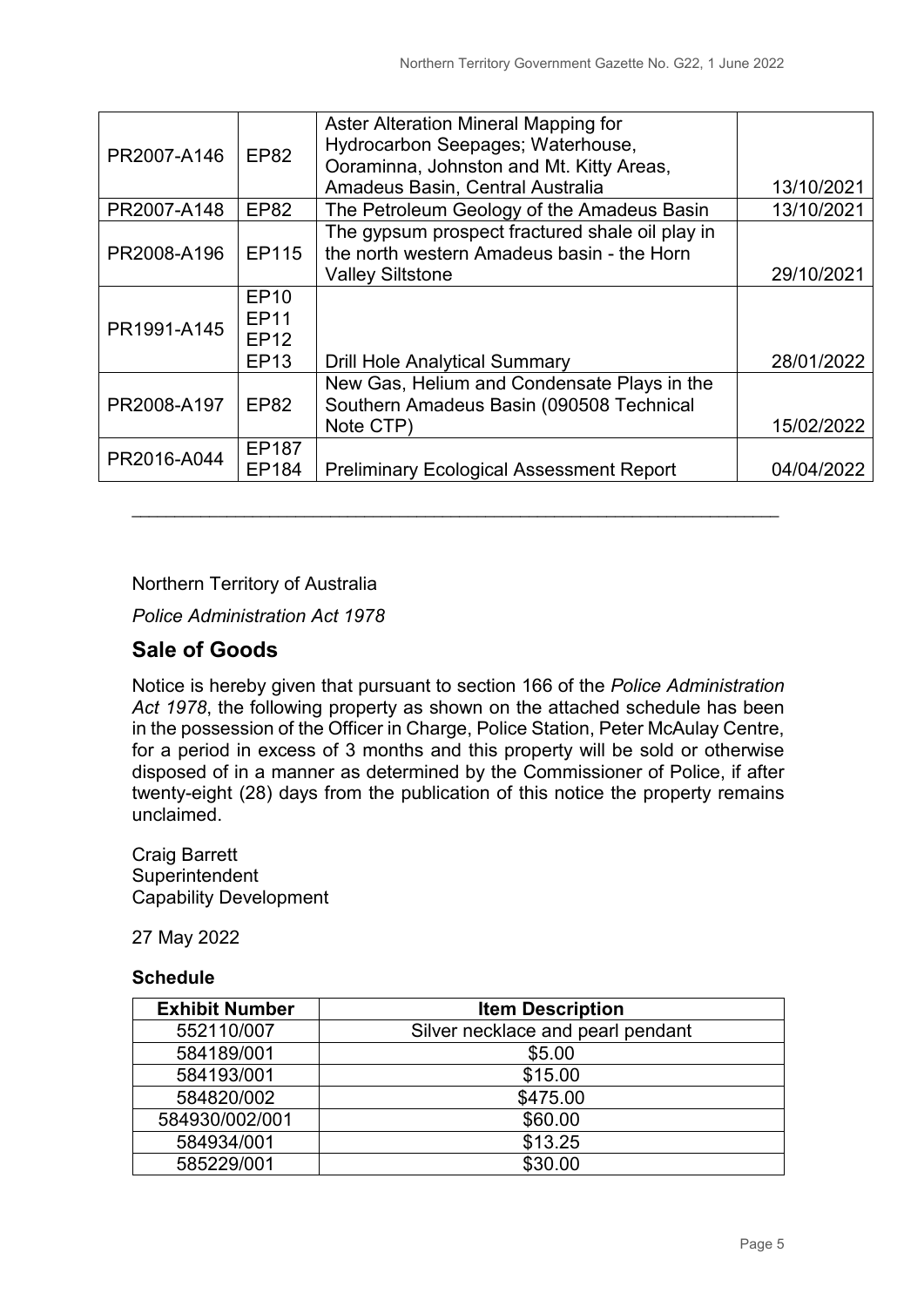| <b>Exhibit Number</b> | <b>Item Description</b>               |  |
|-----------------------|---------------------------------------|--|
| 552110/003/001        | Gun case and scope                    |  |
| 559139/002            | <b>Black/white T-shirt</b>            |  |
| 562494/001            | <b>Black Samsung mobile</b>           |  |
| 569885/001            | Black/red Samsung A3 mobile           |  |
| 581917/001            | Keys                                  |  |
| 583479/001            | Keys                                  |  |
| 583951/001            | Keys                                  |  |
| 584189/002            | <b>Grey Optus mobile</b>              |  |
| 584193/002            | <b>Black Mavic drone</b>              |  |
| 584193/003            | <b>Blue Telstra mobile</b>            |  |
| 584193/004            | <b>Black/blue Amazon Kindle</b>       |  |
| 584509/001            | Brown Bovi's & Co wallet              |  |
| 584535/001            | <b>Blue mobile</b>                    |  |
| 584539/001            | <b>Black Nokia mobile</b>             |  |
| 584539/002            | <b>ID</b> cards                       |  |
| 584595/001            | <b>Purple Samsung mobile</b>          |  |
| 584820/001            | <b>Brown Colorado wallet</b>          |  |
| 584822/001            | <b>Brown Nokia mobile</b>             |  |
| 584833/001            | <b>Brown Rayban sunglasses</b>        |  |
| 584877/001            | <b>Black Oppo mobile</b>              |  |
| 584877/002            | <b>Black Telstra mobile</b>           |  |
| 584891/001            | <b>Blue/black Vivo mobile</b>         |  |
| 584894/001            | <b>Black Aspera mobile</b>            |  |
| 584899/001            | Blue/black Oppo CPH2135 mobile        |  |
| 584901/001            | <b>Blue/black Optus mobile</b>        |  |
| 584902/001            | <b>Black Apple iPhone</b>             |  |
| 584904/001            | Green Apple iPhone                    |  |
| 584907/001            | Pink Google Pixel 3 mobile            |  |
| 584908/001            | Pink/white Apple iPhone               |  |
| 584909/001            | Red/white Apple iPhone                |  |
| 584910/001            | Aqua Oppo mobile                      |  |
| 584911/001            | <b>Black Samsung Galaxy S9 mobile</b> |  |
| 584928/001            | Black Compaq CQ45 laptop              |  |
| 584930/001            | <b>Black Samsung mobile</b>           |  |
| 584930/002            | <b>Black red Mulga wallet</b>         |  |
| 584934/002            | <b>Black TTI battery pack</b>         |  |
| 584934/003            | Silver HP laptop                      |  |
| 584936/001            | Black Iridium satellite phone         |  |
| 584937/001            | Pink Oppo CPH1725 mobile              |  |
| 584937/002            | Grey/black Samsung mobile             |  |
| 584953/001            | <b>Black Nokia mobile</b>             |  |
| 585099/001            | <b>Black Telstra mobile</b>           |  |
| 585107/001            | <b>Blue Apple watch</b>               |  |
| 585131/001            | <b>Blue/black Realme mobile</b>       |  |
| 585131/002            | <b>Black Telstra mobile</b>           |  |
| 585206/001            | <b>Blue Samsung A51 mobile</b>        |  |
| 585239/001            | <b>Blue Redmi mobile</b>              |  |
| 584067/001            | <b>Blue Everest XCR bicycle</b>       |  |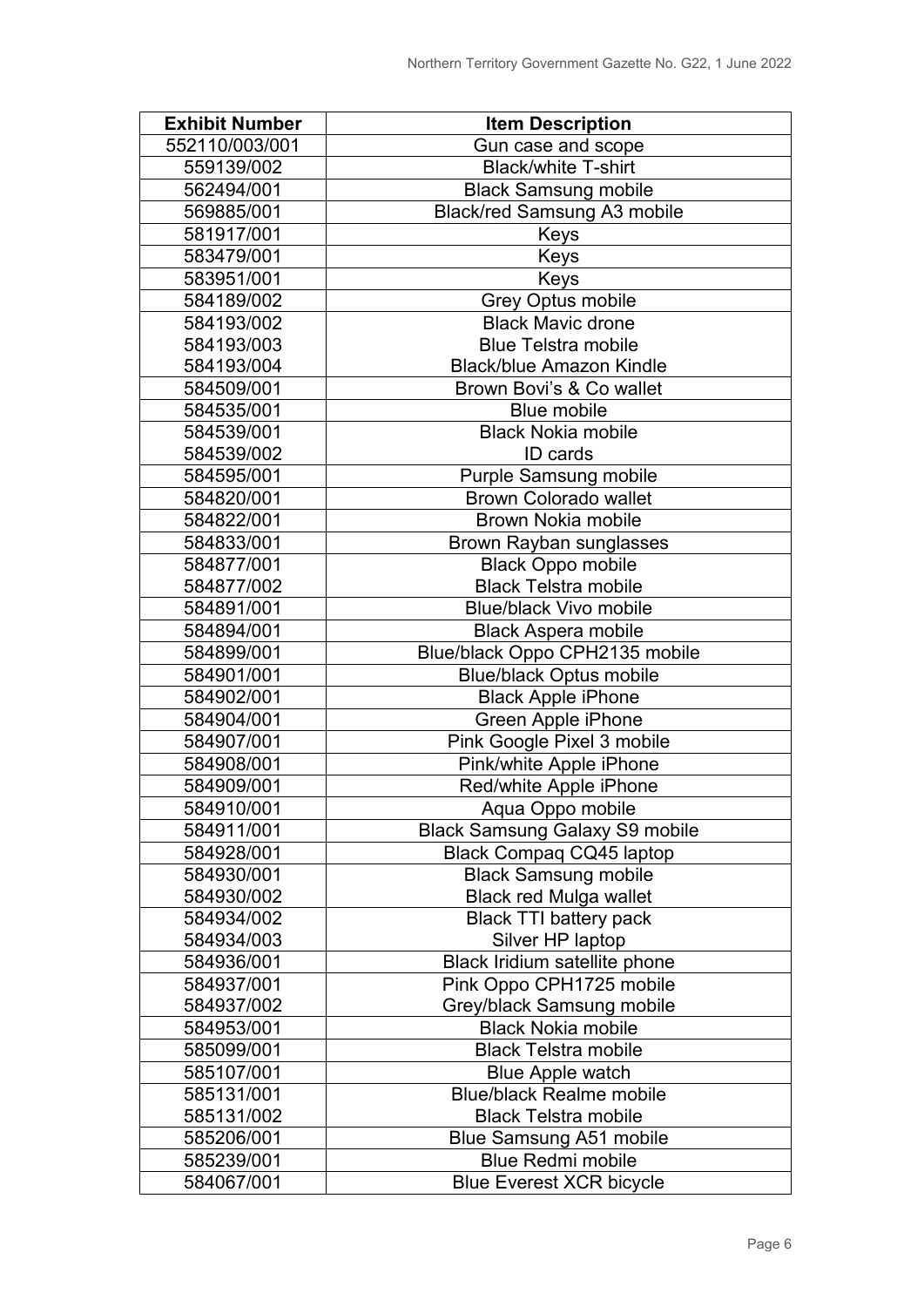| <b>Exhibit Number</b> | <b>Item Description</b>                   |  |
|-----------------------|-------------------------------------------|--|
| 584342/001            | <b>Black Hyper bicycle</b>                |  |
| 584342/002            | Grey Haro bicycle                         |  |
| 584406/001            | White/black Explorer 6 speed bicycle      |  |
| 584898/001            | <b>Blue/black Repco Blade OS bicycle</b>  |  |
| 584976/001            | Black/green Flight Four bicycle           |  |
| 585097/001            | <b>Black Focus Raven bicycle</b>          |  |
| 585261/001            | <b>Black/red Trax Dirt Burner bicycle</b> |  |
|                       |                                           |  |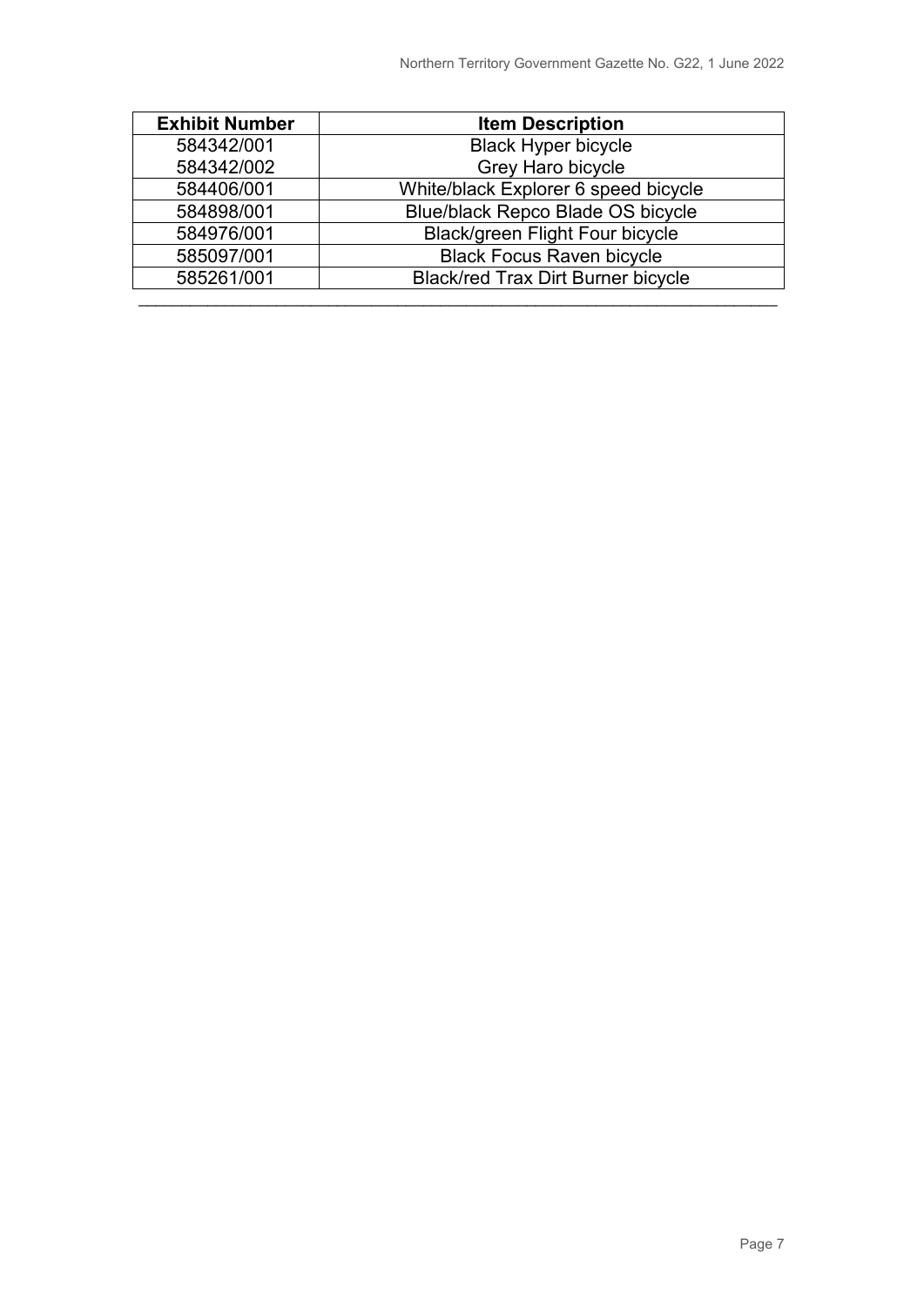

The Northern Territory of Australia

# **Treasurer's Quarterly Financial Report**

**for the 9 months ended 31 March 2022**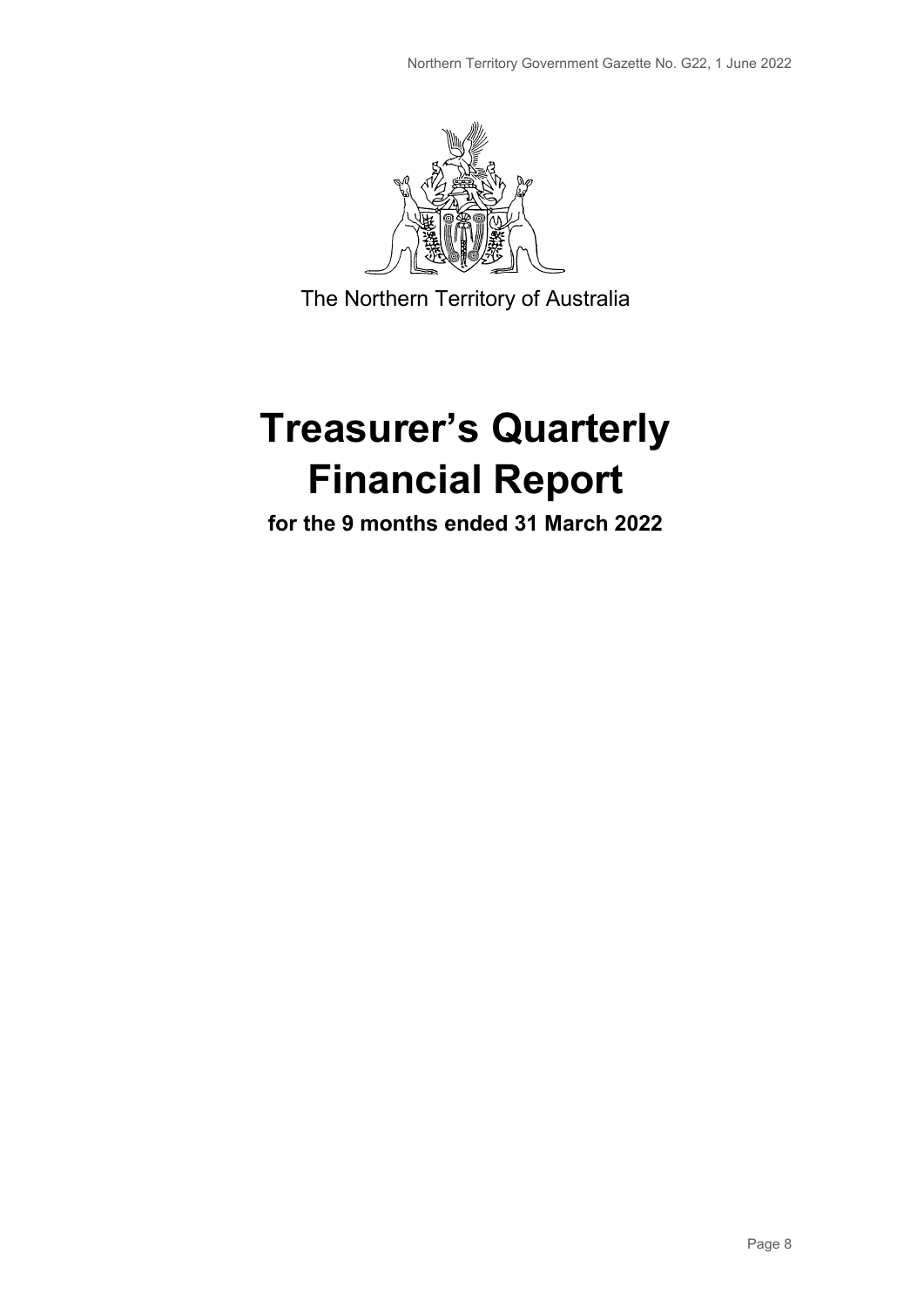Northern Territory of Australia Treasurer's Quarterly Financial Report For the 9 months ended 31 March 2022

## *Table of Contents*

## **Treasurer's Quarterly Financial Statement**

## *Uniform Presentation Framework: 2021-22*

*General Government Sector*

| Table 1:   | General Government Sector Comprehensive Operating Statement                                | 10 |
|------------|--------------------------------------------------------------------------------------------|----|
| Table 2:   | <b>General Government Sector Balance Sheet</b>                                             | 11 |
| Table 3:   | <b>General Government Sector Cash Flow Statement</b>                                       | 12 |
|            | <b>Public Non Financial Corporation Sector</b>                                             |    |
| Table 4 :  | <b>Public Non Financial Corporation Sector Comprehensive Operating</b><br><b>Statement</b> | 13 |
| Table $5:$ | <b>Public Non Financial Corporation Sector Balance Sheet</b>                               | 14 |
| Table 6:   | <b>Public Non Financial Corporation Sector Cash Flow Statement</b>                         | 15 |
|            | <b>Non Financial Public Sector</b>                                                         |    |
| Table 7:   | Non Financial Public Sector Comprehensive Operating Statement                              | 16 |
| Table 8:   | Non Financial Public Sector Balance Sheet                                                  | 17 |
| Table 9:   | Non Financial Public Sector Cash Flow Statement                                            | 18 |
|            |                                                                                            |    |

\* Numbers in tables may not add due to rounding

Page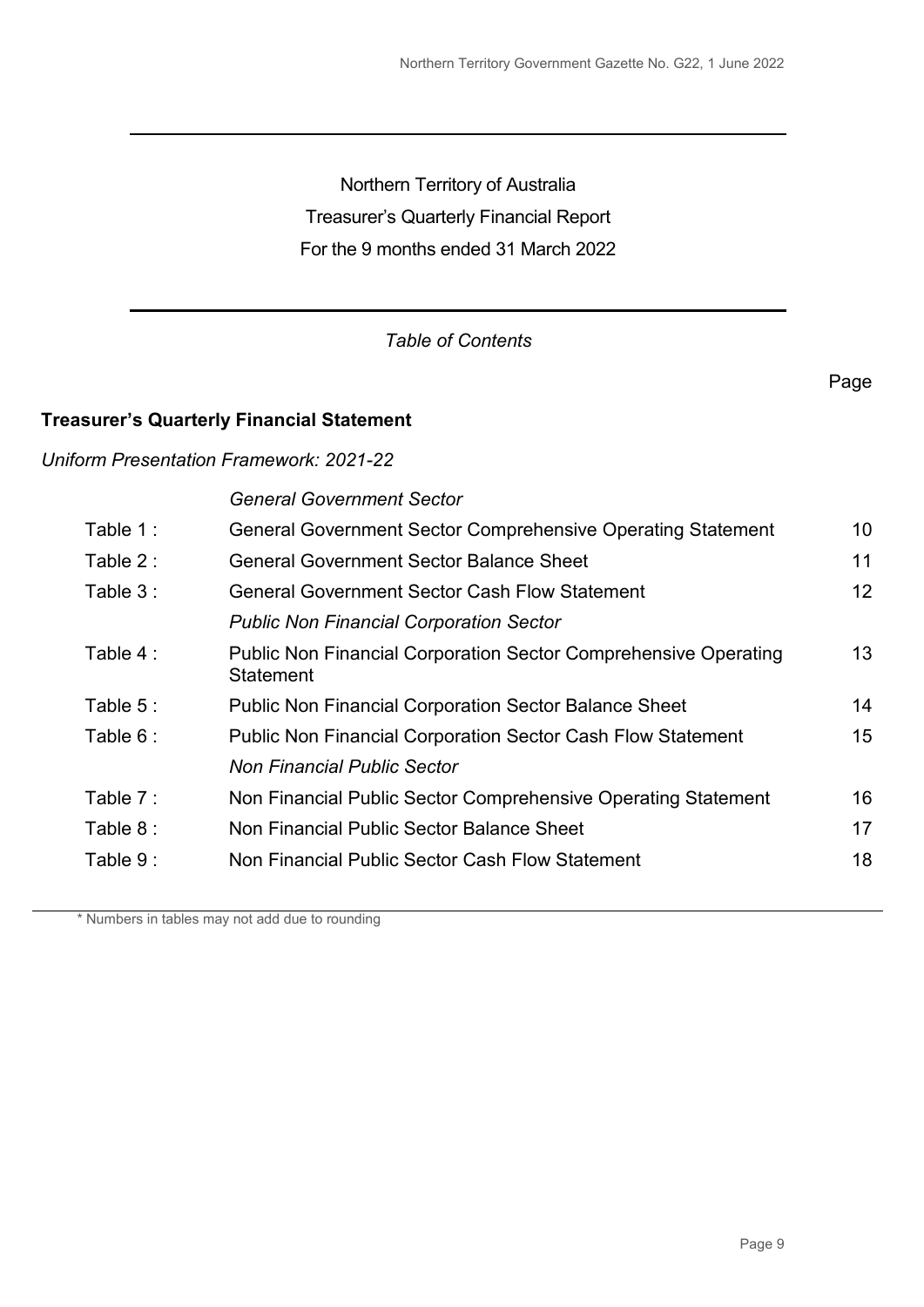## Table 1

#### **General Government Sector**

#### **Comprehensive Operating Statement**

|        |                                                                                                                 | <b>YTD</b>           |                      |
|--------|-----------------------------------------------------------------------------------------------------------------|----------------------|----------------------|
|        |                                                                                                                 | Mar                  | <b>Budget</b>        |
|        |                                                                                                                 | 2022                 | 2021-221             |
|        | <b>Revenue</b>                                                                                                  | \$000                | \$000                |
|        | <b>Taxation revenue</b>                                                                                         |                      |                      |
|        | <b>Current grants</b>                                                                                           | 530 857              | 665 927              |
|        | Capital grants                                                                                                  | 3686710              | 5 128 848            |
|        | Sales of goods and services                                                                                     | 192 032              | 393 231              |
|        | Interest income                                                                                                 | 318 368              | 420 702              |
|        | Dividend and income tax equivalent income                                                                       | 95 362               | 89 112               |
|        | Other revenue                                                                                                   | 42 254               | 56 857               |
|        | <b>Total Revenue</b>                                                                                            | 313 144<br>5 178 726 | 423 044<br>7 177 721 |
| less   | <b>Expenses</b>                                                                                                 |                      |                      |
|        | Employee benefits expense                                                                                       | 2 165 007            | 2808289              |
|        | Superannuation expenses                                                                                         |                      |                      |
|        | Superannuation interest cost                                                                                    | 38 4 66              | 51 288               |
|        | Other superannuation expenses                                                                                   | 308 995              | 431 204              |
|        | Depreciation and amortisation                                                                                   | 416725               | 567 968              |
|        | Other operating expenses                                                                                        | 1 221 465            | 1804 437             |
|        | Interest expenses                                                                                               | 262 306              | 351 187              |
|        | Other property expenses                                                                                         | 2892                 |                      |
|        | <b>Current grants</b>                                                                                           | 862 666              | 1 201 462            |
|        | Capital grants                                                                                                  | 59 681               | 180 928              |
|        | Subsidies and personal benefit payments                                                                         | 133 085              | 195 840              |
|        | <b>Total Expenses</b>                                                                                           | 5 471 289            | 7 592 603            |
| equals | <b>Net Operating Balance</b>                                                                                    | -292 563             | -414 882             |
| plus   | Other economic flows - included in operating result                                                             | $-9240$              | 33 606               |
| equals | <b>Operating Result</b>                                                                                         | $-301803$            | $-381276$            |
| plus   | Other economic flows - other comprehensive income                                                               | $-24917$             | 372 478              |
| equals | Comprehensive Result - total change in net worth before<br>transactions with owners in their capacity as owners | -326720              | $-8798$              |
|        | <b>Net Operating Balance</b>                                                                                    | - 292 563            | - 414 882            |
| less   | Net acquisition of non financial assets                                                                         |                      |                      |
|        | Purchases of non financial assets                                                                               | 518 367              | 923 524              |
|        | Sales of non financial assets                                                                                   | $-24804$             | $-29343$             |
|        | Depreciation<br>less                                                                                            | 416725               | 567 968              |
|        | Change in inventories<br>plus                                                                                   | 15 8 34              |                      |
|        | Other movements in non financial assets<br>plus                                                                 | 79 278               | 61 244               |
|        | equals Total net acquisition of non financial assets                                                            | 171950               | 387 457              |
| equals | <b>Fiscal Balance</b>                                                                                           | $-464513$            | -802 339             |

1 Budget figures are the latest approved Budget tabled in the Legislative Assembly (2022-23 Budget).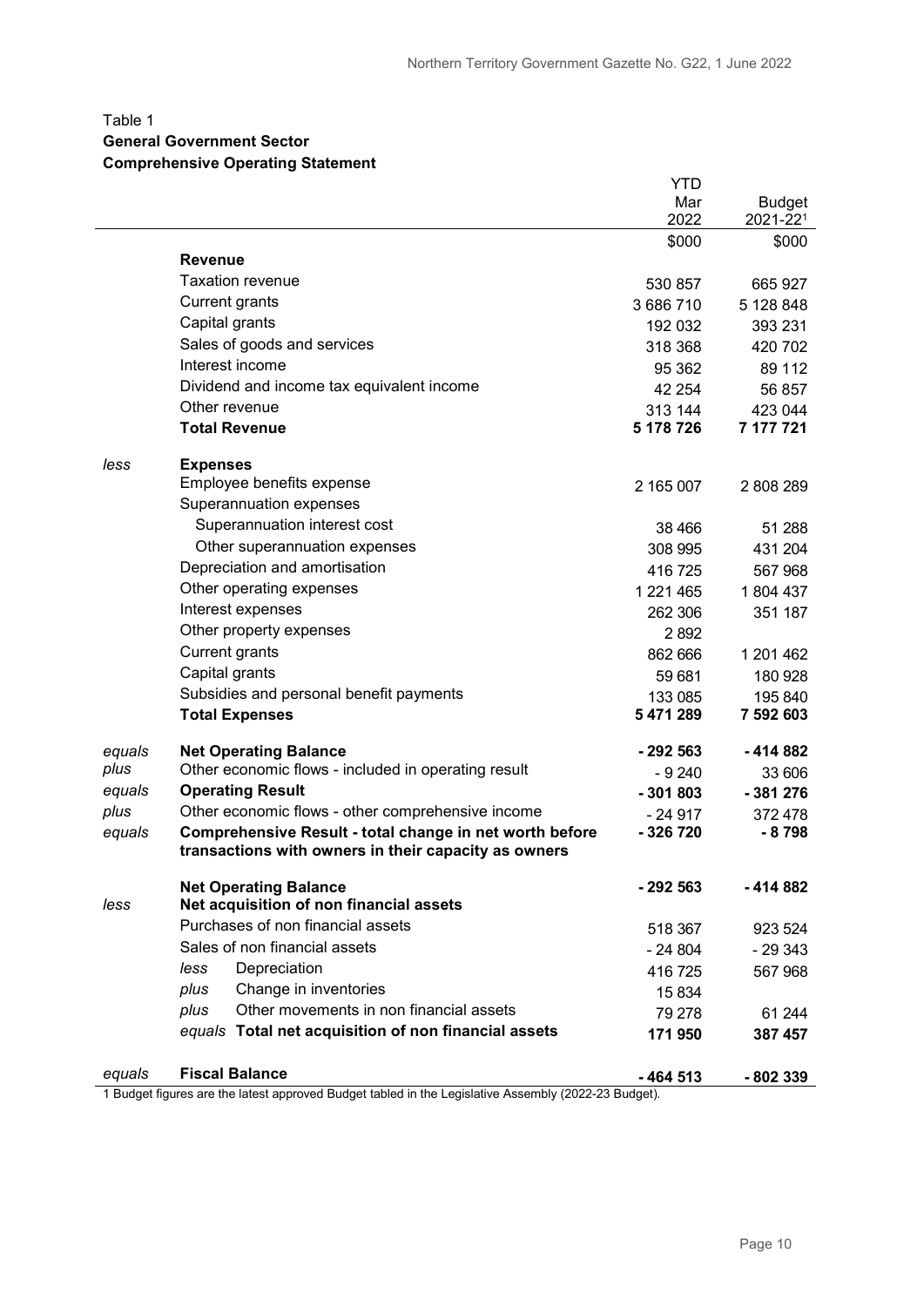#### Table 2 **General Government Sector Balance Sheet**

|                                                       | <b>YTD</b>    |               |
|-------------------------------------------------------|---------------|---------------|
|                                                       | Mar           | <b>Budget</b> |
|                                                       | 2022          | 2021-221      |
|                                                       | \$000         | \$000         |
| <b>Assets</b>                                         |               |               |
| <b>Financial assets</b>                               |               |               |
| Cash and deposits                                     | 1 325 970     | 1 143 764     |
| Advances paid                                         | 184 282       | 227 095       |
| Investments, loans and placements                     | 2972013       | 2 584 796     |
| <b>Receivables</b>                                    | 553 192       | 631 497       |
| Equity                                                |               |               |
| Investments in other public sector entities           | 2 343 507     | 2 279 565     |
| Equity accounted investments                          |               |               |
| Investments - shares                                  | 5 500         | 35 000        |
| Other financial assets                                | 23 997        | 24 398        |
| <b>Total financial assets</b>                         | 7 408 462     | 6926115       |
|                                                       |               |               |
| <b>Non financial assets</b>                           |               |               |
| Inventories                                           | 36 988        | 21 154        |
| Property, plant and equipment                         | 18 217 621    | 18 402 863    |
| Investment property                                   | 36 319        | 35 906        |
| Intangible assets                                     | 205 966       | 239 738       |
| Assets held for sale                                  | 16 754        | 19 003        |
| Other non financial assets                            | 158 888       | 158 894       |
| <b>Total non financial assets</b>                     | 18 672 535    | 18 877 558    |
| <b>Total Assets</b>                                   | 26 080 997    | 25 803 673    |
|                                                       |               |               |
| <b>Liabilities</b>                                    |               |               |
| Deposits held                                         | 895 039       | 421 825       |
| Advances received                                     | 248 147       | 245 409       |
| Borrowing                                             | 9 157 874     | 9 366 013     |
| Superannuation                                        | 3 882 278     | 3 442 156     |
| Other employee benefits                               | 763 761       | 806 497       |
| Payables                                              | 316 263       | 322 972       |
| Other liabilities                                     | 1 032 092     | 1 092 813     |
| <b>Total Liabilities</b>                              | 16 295 454    | 15 697 685    |
|                                                       |               |               |
| <b>Net Assets/(Liabilities)</b><br>Contributed equity | 9 7 8 5 5 4 4 | 10 105 988    |
|                                                       |               |               |
| Accumulated surplus/(deficit)                         | - 554 089     | - 204 754     |
| <b>Reserves</b>                                       | 10 339 633    | 10 310 742    |
| <b>Net Worth</b>                                      | 9 785 544     | 10 105 988    |
| Net Financial Worth <sup>2</sup>                      | - 8 886 992   | $-8771570$    |
| Net Financial Liabilities <sup>3</sup>                | 11 230 499    | 11 051 135    |
| Net Debt <sup>4</sup>                                 | 5818795       | 6 077 592     |

1 Budget figures are the latest approved Budget tabled in the Legislative Assembly (2022-23 Budget).

2 Net financial worth equals total financial assets minus total liabilities.

3 Net financial liabilities equals the sum of total liabilities less total financial assets excluding investments in other public sector entities.

4 Net debt equals the sum of deposits held, advances received and borrowing, minus the sum of cash and deposits, advances paid and investments, loans and placements.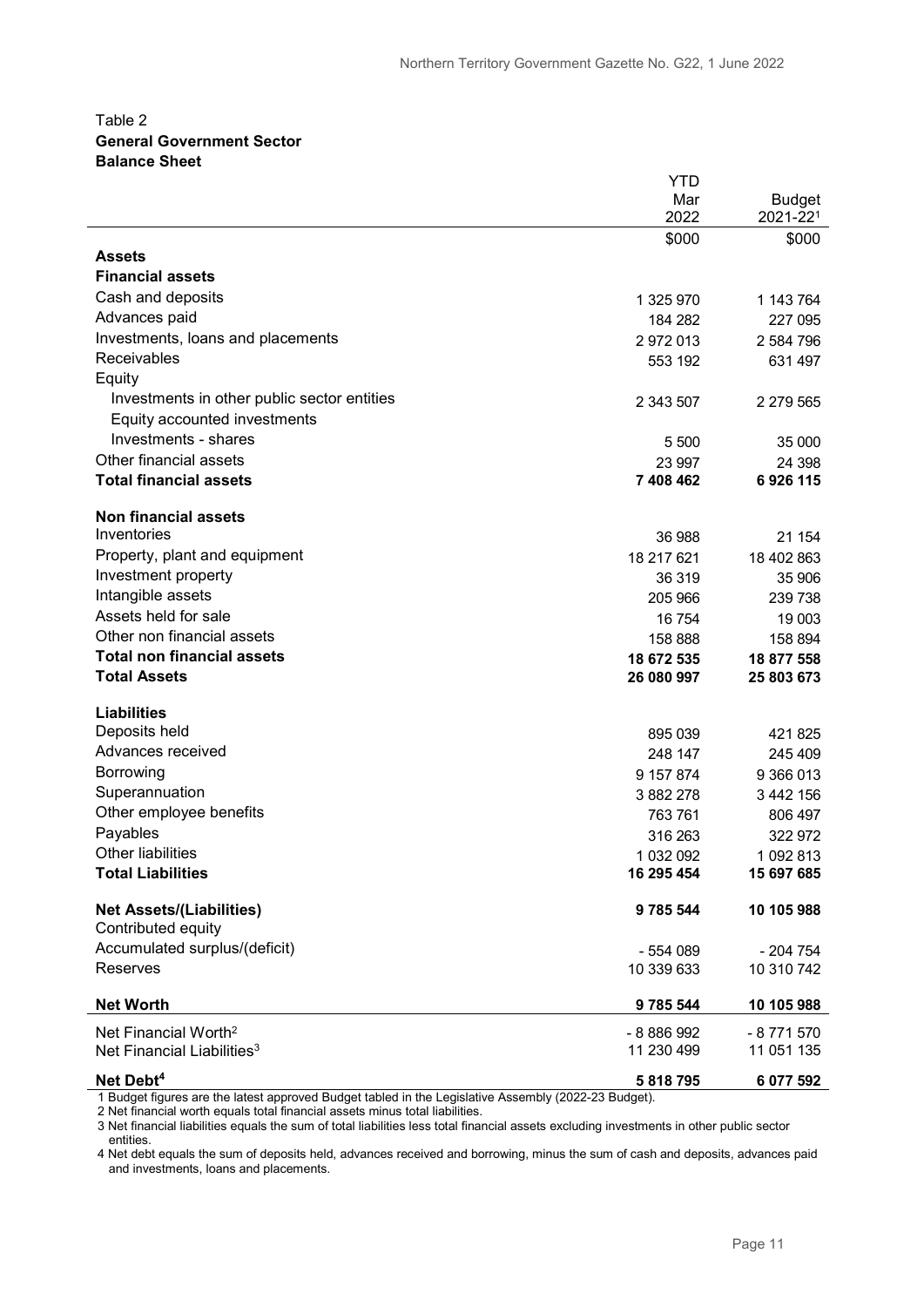#### Table 3 **General Government Sector Cash Flow Statement**

|                                                                                            | <b>YTD</b>  |               |
|--------------------------------------------------------------------------------------------|-------------|---------------|
|                                                                                            | Mar         | <b>Budget</b> |
|                                                                                            | 2022        | 2021-221      |
|                                                                                            | \$000       | \$000         |
| Cash receipts from operating activities                                                    |             |               |
| Taxes received                                                                             | 538 930     | 670 927       |
| Receipts from sales of goods and services                                                  | 331 062     | 453 827       |
| Grants and subsidies received                                                              | 3745496     | 5414404       |
| Interest receipts                                                                          | 95 085      | 89 30 8       |
| Dividends and income tax equivalents                                                       | 38 455      | 49 897        |
| Other receipts                                                                             | 942 213     | 416 109       |
| <b>Total operating receipts</b>                                                            | 5 691 241   | 7 094 472     |
| <b>Cash payments for operating activities</b>                                              |             |               |
| Payments for employees                                                                     | - 2 546 345 | $-3290626$    |
| Payment for goods and services                                                             | - 1 403 059 | - 1 499 497   |
| Grants and subsidies paid                                                                  | $-1085204$  | $-1595936$    |
| Interest paid                                                                              | $-262$ 121  | $-351102$     |
| Other payments                                                                             | $-347240$   | $-316594$     |
| <b>Total operating payments</b>                                                            | $-5643968$  | $-7053755$    |
| <b>Net Cash Flows from Operating Activities</b>                                            | 47 272      | 40717         |
| Cash flows from investments in non financial assets                                        |             |               |
| Sales of non financial assets                                                              | 24 804      | 29 34 3       |
| Purchases of non financial assets                                                          | $-505670$   | $-923524$     |
| Net cash flows from investments in non financial assets                                    | $-480866$   | $-894$ 181    |
| Net Cash Flows from Operating Activities and Investments in<br><b>Non Financial Assets</b> | $-433594$   | $-853464$     |
| Net cash flows from investments in financial assets for<br>policy purposes <sup>2</sup>    | 6 906       | $-34990$      |
| Net cash flows from investments in financial assets for                                    | $-691460$   | $-155600$     |
| liquidity purposes<br>Net Cash Flows from Investing Activities                             |             |               |
| Net cash flows from financing activities                                                   | $-1165421$  | $-1084771$    |
| Advances received (net)                                                                    |             |               |
|                                                                                            | $-17906$    | $-20645$      |
| Borrowing (net)<br>Deposits received (net)                                                 | 472710      | 692 368       |
| Other financing (net)                                                                      | $-645406$   | $-1118621$    |
| Net Cash Flows from Financing Activities                                                   |             |               |
| Net Increase/Decrease in Cash Held                                                         | $-190602$   | - 446 898     |
|                                                                                            | $-1308750$  | - 1 490 952   |
| Net cash flows from operating activities                                                   | 47 27 2     | 40717         |
| Net cash flows from investments in non financial assets                                    | -480 866    | - 894 181     |
| Cash Surplus (+)/Deficit (-)                                                               | -433 594    | $-853464$     |
| Future infrastructure and superannuation contributions/earnings <sup>3</sup>               | - 54 475    | $-47100$      |
| Underlying Surplus (+)/Deficit (-)                                                         | -488 069    | - 900 564     |

1 Budget figures are the latest approved Budget tabled in the Legislative Assembly (2022-23 Budget).

2 Includes equity acquisitions, disposals and privatisations (net).

3 Contributions for future infrastructure and superannuation requirements.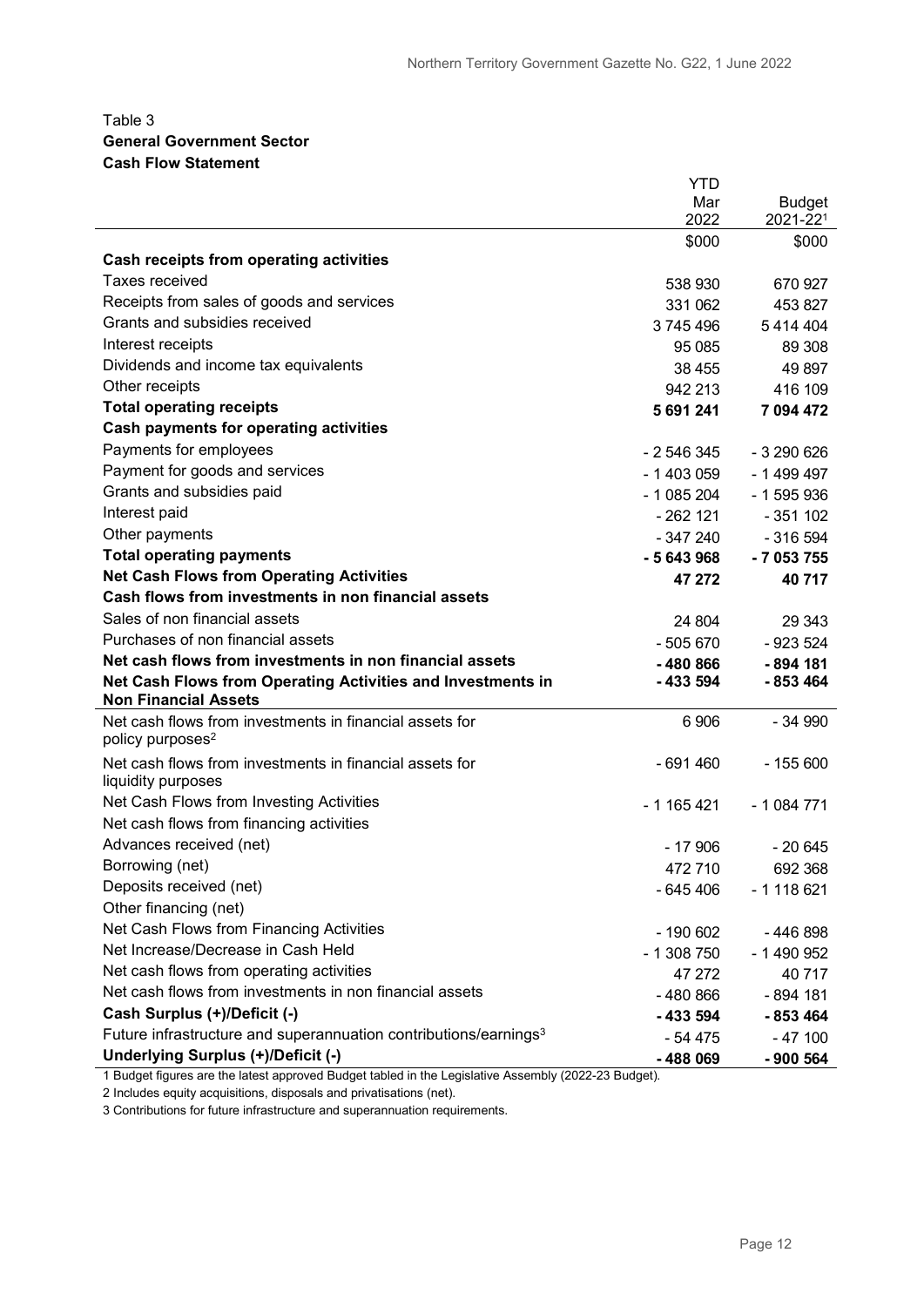#### Table 4

# **Public Non Financial Corporation Sector**

## **Comprehensive Operating Statement**

|        |                                                                                                                 | <b>YTD</b>  |                           |
|--------|-----------------------------------------------------------------------------------------------------------------|-------------|---------------------------|
|        |                                                                                                                 | Mar<br>2022 | <b>Budget</b><br>2021-221 |
|        |                                                                                                                 | \$000       | \$000                     |
|        | <b>Revenue</b>                                                                                                  |             |                           |
|        | <b>Current grants</b>                                                                                           | 134 376     | 193 998                   |
|        | Capital grants                                                                                                  | 16 215      | 40 824                    |
|        | Sales of goods and services                                                                                     | 640 197     | 752 929                   |
|        | Interest income                                                                                                 | 723         | 1 3 8 8                   |
|        | Other revenue                                                                                                   | 14 595      | 49 099                    |
|        | <b>Total Revenue</b>                                                                                            | 806 105     | 1 038 238                 |
| less   | <b>Expenses</b>                                                                                                 |             |                           |
|        | Employee benefits expense                                                                                       | 95 409      | 135 569                   |
|        | Superannuation expenses                                                                                         | 14 049      | 12 0 84                   |
|        | Depreciation and amortisation                                                                                   | 164 587     | 218 630                   |
|        | Other operating expenses                                                                                        | 486 076     | 643 236                   |
|        | Interest expenses                                                                                               | 48 809      | 63 232                    |
|        | Other property expenses                                                                                         | 7 3 5 0     | 10 095                    |
|        | Current grants                                                                                                  |             |                           |
|        | Capital grants                                                                                                  |             |                           |
|        | Subsidies and personal benefit payments                                                                         | 920         | 1 3 3 3                   |
|        | <b>Total Expenses</b>                                                                                           | 817 200     | 1 084 179                 |
| equals | <b>Net Operating Balance</b>                                                                                    | $-11095$    | - 45 941                  |
| plus   | Other economic flows - included in operating result                                                             | $-4075$     | - 4 923                   |
| equals | <b>Operating Result</b>                                                                                         | $-15169$    | $-50864$                  |
| plus   | Other economic flows - other comprehensive income                                                               | $-498$      |                           |
| equals | Comprehensive Result - total change in net worth before<br>transactions with owners in their capacity as owners | $-15668$    | - 50 864                  |
| less   | <b>Net Operating Balance</b><br>Net acquisition of non financial assets                                         | - 11 095    | - 45 941                  |
|        | Purchases of non financial assets                                                                               | 105 427     | 213 620                   |
|        | Sales of non financial assets                                                                                   | - 8         |                           |
|        | less<br>Depreciation                                                                                            | 164 587     | 218 630                   |
|        | Change in inventories<br>plus                                                                                   | 11 477      | $-1703$                   |
|        | Other movements in non financial assets<br>plus                                                                 | 3 9 8 3     |                           |
|        | equals Total net acquisition of non financial assets                                                            | $-43708$    | $-6713$                   |
| equals | <b>Fiscal Balance</b>                                                                                           | 32 613      | - 39 228                  |

1 Budget figures are the latest approved Budget tabled in the Legislative Assembly (2022-23 ).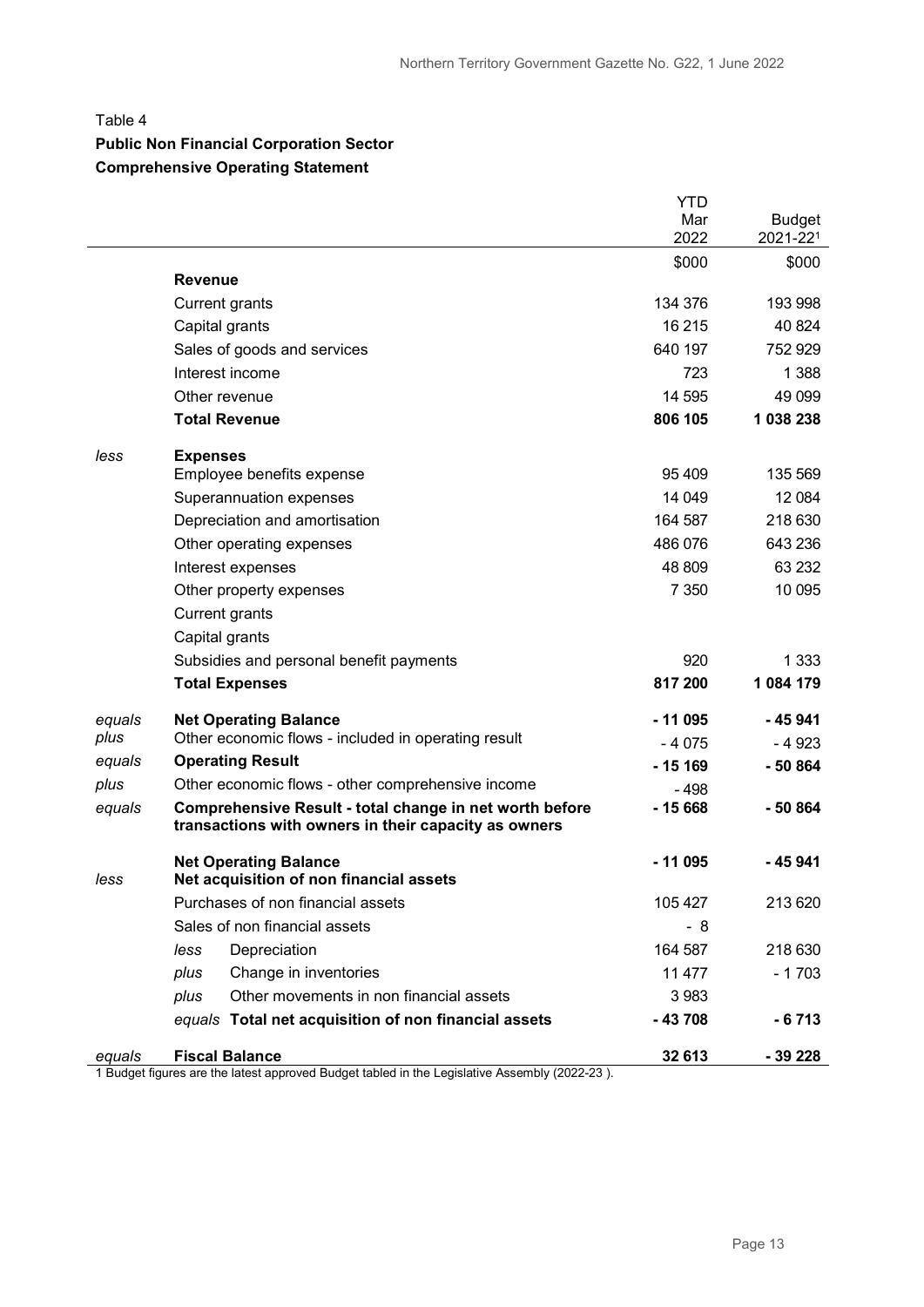#### Table 5 **Public Non Financial Corporation Sector Balance Sheet**

|                                             | YTD           |               |
|---------------------------------------------|---------------|---------------|
|                                             | Mar           | <b>Budget</b> |
|                                             | 2022          | 2021-221      |
| <b>Assets</b>                               | \$000         | \$000         |
| <b>Financial assets</b>                     |               |               |
| Cash and deposits                           | 268 170       | 211 101       |
| Advances paid                               |               |               |
| Investments, loans and placements           | 3             | 3             |
| Receivables                                 | 186 104       | 170 076       |
| Equity                                      |               |               |
| Investments in other public sector entities |               |               |
| Equity accounted investments                |               |               |
| Investments - shares                        |               |               |
| Other financial assets                      | 7 2 3 4       | 5 9 8 0       |
| <b>Total financial assets</b>               | 461 512       | 387 160       |
| <b>Non financial assets</b>                 |               |               |
| Inventories                                 | 188 902       | 175722        |
| Property, plant and equipment               | 3707771       | 3706930       |
| Investment property                         |               |               |
| Intangible assets                           | 63 471        | 70 803        |
| Assets held for sale                        |               |               |
| Other non financial assets                  | 64            | 63            |
| <b>Total non financial assets</b>           | 3 960 209     | 3953518       |
| <b>Total Assets</b>                         | 4 4 21 7 20   | 4 340 678     |
| <b>Liabilities</b>                          |               |               |
| Deposits held                               | 1 0 5 0       | 951           |
| Advances received                           |               |               |
| Borrowing                                   | 1880256       | 1851451       |
| Superannuation                              |               |               |
| Other employee benefits                     | 64 268        | 67 563        |
| Payables                                    | 62 631        | 78 178        |
| <b>Other liabilities</b>                    | 90 231        | 84 214        |
| <b>Total Liabilities</b>                    | 2 098 436     | 2 082 357     |
| <b>Net Assets/(Liabilities)</b>             | 2 3 2 3 2 8 4 | 2 2 5 8 3 2 1 |
| Contributed equity                          | 683 550       | 653 550       |
| Accumulated surplus/(deficit)               | 617 186       | 580 881       |
| Reserves                                    | 1 022 547     | 1023890       |
| <b>Total Equity</b>                         | 2 3 2 3 2 8 4 | 2 2 5 8 3 2 1 |
| Net Financial Worth <sup>2</sup>            | - 1 636 925   | $-1695197$    |
| Net Debt <sup>3</sup>                       | 1613133       | 1641298       |

1 Budget figures are the latest approved Budget tabled in the Legislative Assembly (2022-23 Budget).

2 Net financial worth equals total financial assets minus total liabilities.

3 Net debt equals the sum of deposits held, advances received and borrowing, minus the sum of cash and deposits, advances paid and investments, loans and placements.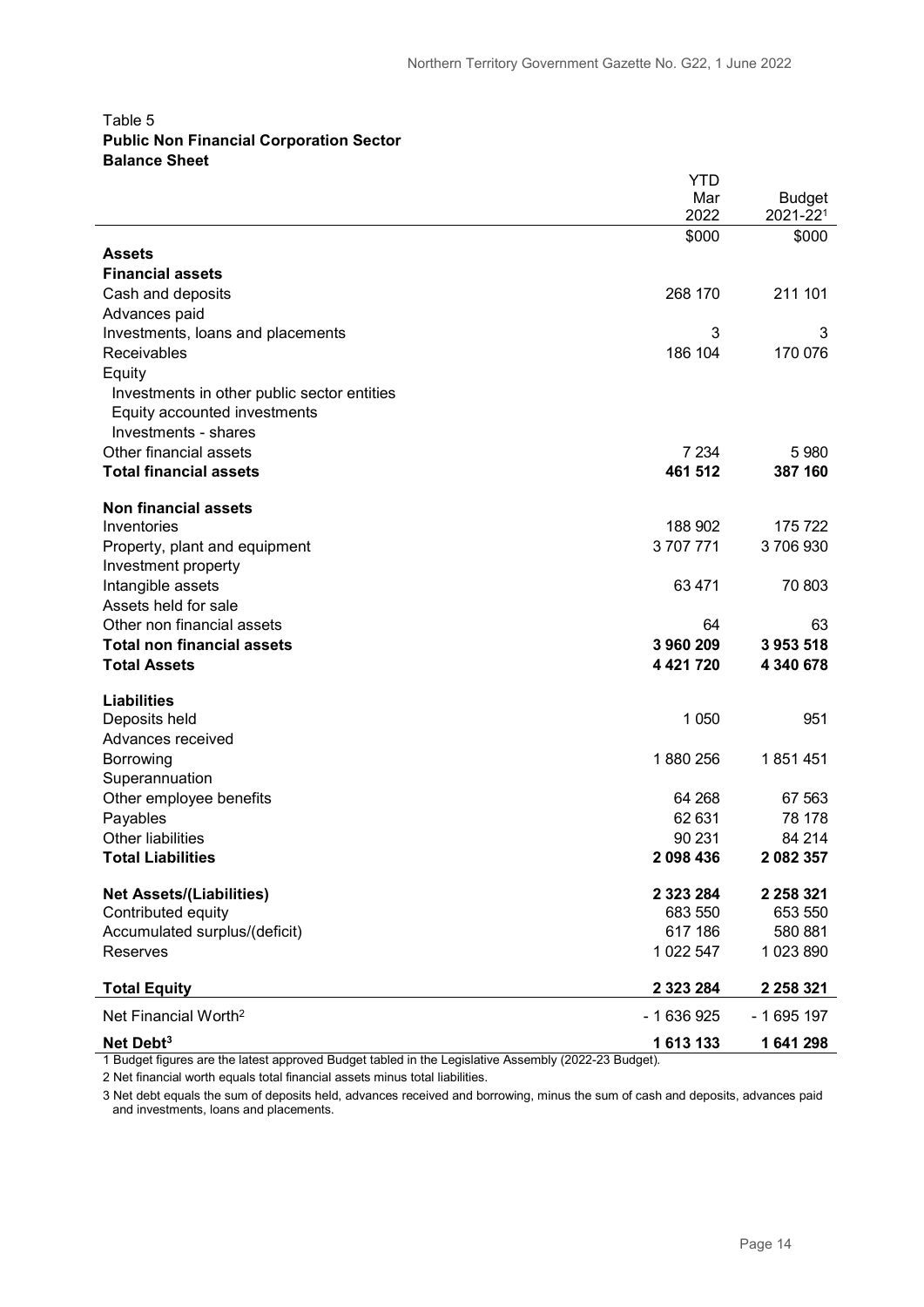#### Table 6 **Public Non Financial Corporation Sector Cash Flow Statement**

|                                                                                                   | <b>YTD</b> |               |
|---------------------------------------------------------------------------------------------------|------------|---------------|
|                                                                                                   | Mar        | <b>Budget</b> |
|                                                                                                   | 2022       | 2021-221      |
|                                                                                                   | \$000      | \$000         |
| Cash receipts from operating activities                                                           |            |               |
| Receipts from sales of goods and services                                                         | 578 558    | 751 046       |
| Grants and subsidies received                                                                     | 195 822    | 248 823       |
| Interest receipts                                                                                 | 721        | 1 400         |
| Dividends and income tax equivalents                                                              |            |               |
| Other receipts                                                                                    | 83 991     | 53 280        |
| <b>Total operating receipts</b>                                                                   | 859 092    | 1 0 5 4 5 4 9 |
| <b>Cash payments for operating activities</b>                                                     |            |               |
| Income tax equivalents paid                                                                       | 720        | $-10.564$     |
| Payments for employees                                                                            | $-118953$  | $-152517$     |
| Payment for goods and services                                                                    | - 553 901  | $-641718$     |
| Grants and subsidies paid                                                                         | $-920$     | $-1333$       |
| Interest paid                                                                                     | $-48632$   | $-63100$      |
| Other payments                                                                                    | $-173$     |               |
| <b>Total operating payments</b>                                                                   | $-721859$  | -869 232      |
| <b>Net Cash Flows from Operating Activities</b>                                                   | 137 233    | 185 317       |
| Cash flows from investments in non financial assets                                               |            |               |
| Sales of non financial assets                                                                     | 8          |               |
| Purchases of non financial assets                                                                 | - 105 427  | $-213620$     |
| Net cash flows from investments in non financial assets                                           | $-105419$  | $-213620$     |
| <b>Net Cash Flows from Operating Activities and</b><br><b>Investments in Non Financial Assets</b> | 31814      | $-28303$      |
| Net cash flows from investments in financial assets for<br>policy purposes <sup>2</sup>           |            |               |
| Net cash flows from investments in financial assets for<br>liquidity purposes                     | $-52$      | 1 0 0 6       |
| Net Cash Flows from Investing Activities                                                          | - 105 471  | $-212614$     |
| Net cash flows from financing activities                                                          |            |               |
| Advances received (net)                                                                           |            |               |
| Borrowing (net)                                                                                   | - 6318     | 25 772        |
| Deposits received (net)                                                                           | 99         |               |
| Dividends paid                                                                                    | $-7673$    | $-7673$       |
| Other financing (net)                                                                             |            | $-30000$      |
| Net Cash Flows from Financing Activities                                                          | $-13891$   | $-11901$      |
| Net Increase/Decrease in Cash Held                                                                | 17871      | $-39198$      |
| Net cash flows from operating activities                                                          | 137 233    | 185 317       |
| Net cash flows from investments in non financial assets                                           | $-105419$  | $-213620$     |
| Dividends paid                                                                                    | $-7673$    | $-7673$       |
| Cash Surplus (+)/Deficit (-)                                                                      | 24 142     | $-35976$      |

1 Budget figures are the latest approved Budget tabled in the Legislative Assembly (2022-23 Budget).

2 Includes equity acquisitions, disposals and privatisations (net).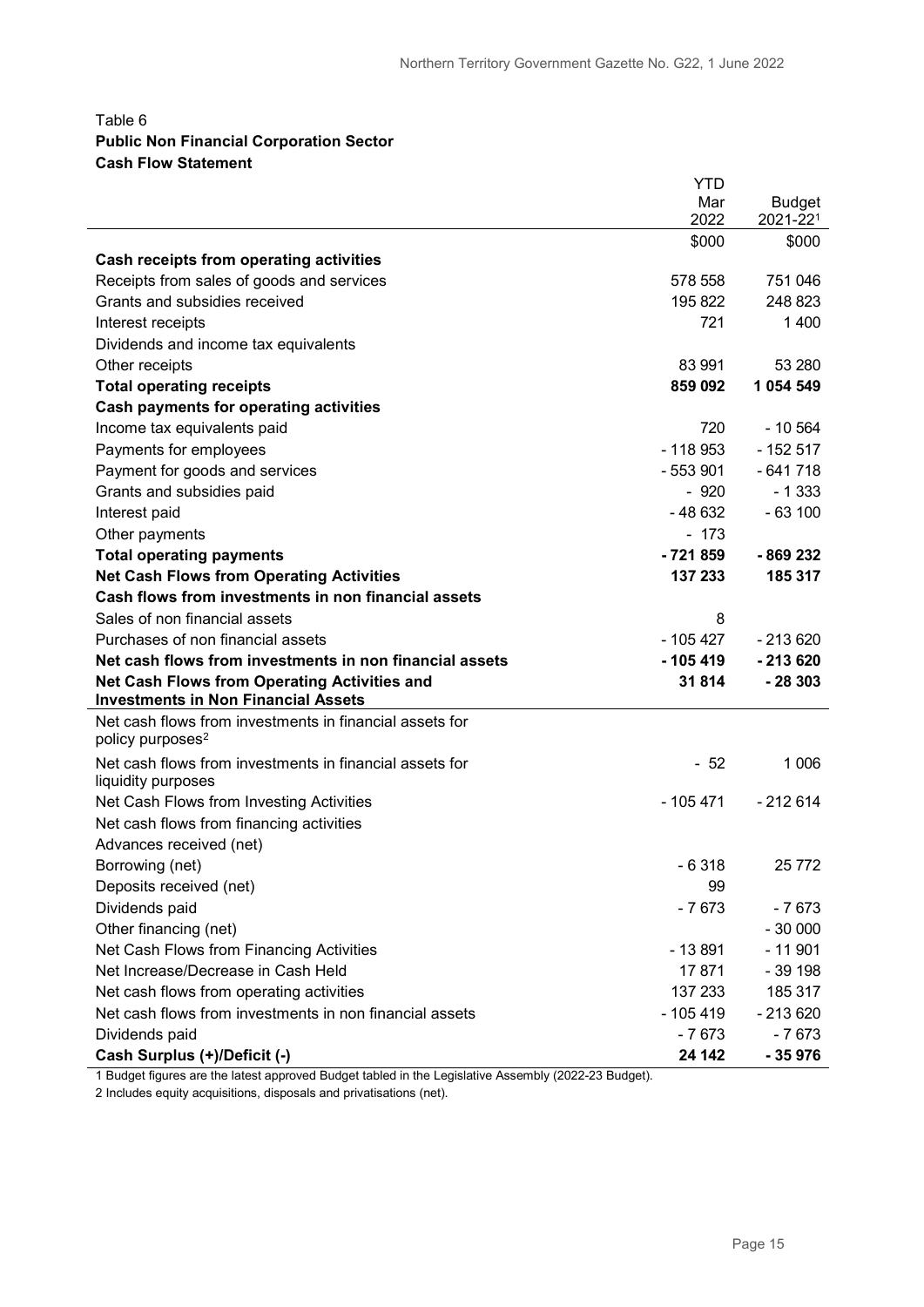#### Table 7 **Non Financial Public Sector**

#### **Comprehensive Operating Statement**

|        |                                                                                                                 | <b>YTD</b>    |               |
|--------|-----------------------------------------------------------------------------------------------------------------|---------------|---------------|
|        |                                                                                                                 | Mar           | <b>Budget</b> |
|        |                                                                                                                 | 2022          | 2021-221      |
|        | <b>Revenue</b>                                                                                                  | \$000         | \$000         |
|        | <b>Taxation revenue</b>                                                                                         | 522 329       | 658 499       |
|        | <b>Current grants</b>                                                                                           | 3686710       | 5 128 848     |
|        | Capital grants                                                                                                  | 194 570       | 397 542       |
|        | Sales of goods and services                                                                                     | 896 840       | 1 109 779     |
|        | Interest income                                                                                                 | 95 886        | 89 331        |
|        | Dividend and income tax equivalent income                                                                       | 27 549        | 39 261        |
|        | Other revenue                                                                                                   | 324 109       | 468 386       |
|        | <b>Total Revenue</b>                                                                                            | 5747993       | 7891646       |
| less   | <b>Expenses</b>                                                                                                 |               |               |
|        | Employee benefits expense                                                                                       | 2 2 6 0 4 1 6 | 2 943 858     |
|        | Superannuation expenses                                                                                         |               |               |
|        | Superannuation interest cost                                                                                    | 38 466        | 51 288        |
|        | Other superannuation expenses                                                                                   | 320 046       | 441 078       |
|        | Depreciation and amortisation                                                                                   | 577983        | 784 796       |
|        | Other operating expenses                                                                                        | 1641679       | 2 377 911     |
|        | Interest expenses                                                                                               | 310 620       | 413 110       |
|        | Other property expenses                                                                                         | 2881          |               |
|        | <b>Current grants</b>                                                                                           | 812 988       | 1 137 281     |
|        | Capital grants                                                                                                  | 46 004        | 143 214       |
|        | Subsidies and personal benefit payments                                                                         | 49 307        | 67 356        |
|        | <b>Total Expenses</b>                                                                                           | 6 060 388     | 8 359 892     |
| equals | <b>Net Operating Balance</b>                                                                                    | $-312396$     | -468 246      |
| plus   | Other economic flows - included in operating result                                                             | $-13315$      | 28 683        |
| equals | <b>Operating Result</b>                                                                                         | $-325711$     | $-439563$     |
| plus   | Other economic flows - other comprehensive income                                                               | $-1009$       | 430 765       |
| equals | Comprehensive Result - total change in net worth before<br>transactions with owners in their capacity as owners | -326720       | $-8798$       |
|        |                                                                                                                 |               |               |
|        | <b>Net Operating Balance</b>                                                                                    | $-312396$     | -468246       |
| less   | Net acquisition of non financial assets                                                                         |               |               |
|        | Purchases of non financial assets                                                                               | 612 352       | 1 137 144     |
|        | Sales of non financial assets                                                                                   | $-24812$      | $-29343$      |
|        | Depreciation<br>less                                                                                            | 577 983       | 784 796       |
|        | Change in inventories<br>plus                                                                                   | 27 312        | $-1703$       |
|        | Other movements in non financial assets<br>plus                                                                 | 83 178        | 64 544        |
|        | equals Total net acquisition of non financial assets                                                            | 120 047       | 385846        |
| equals | <b>Fiscal Balance</b>                                                                                           | $-432443$     | $-854092$     |

1 Budget figures are the latest approved Budget tabled in the Legislative Assembly (2022-23 Budget).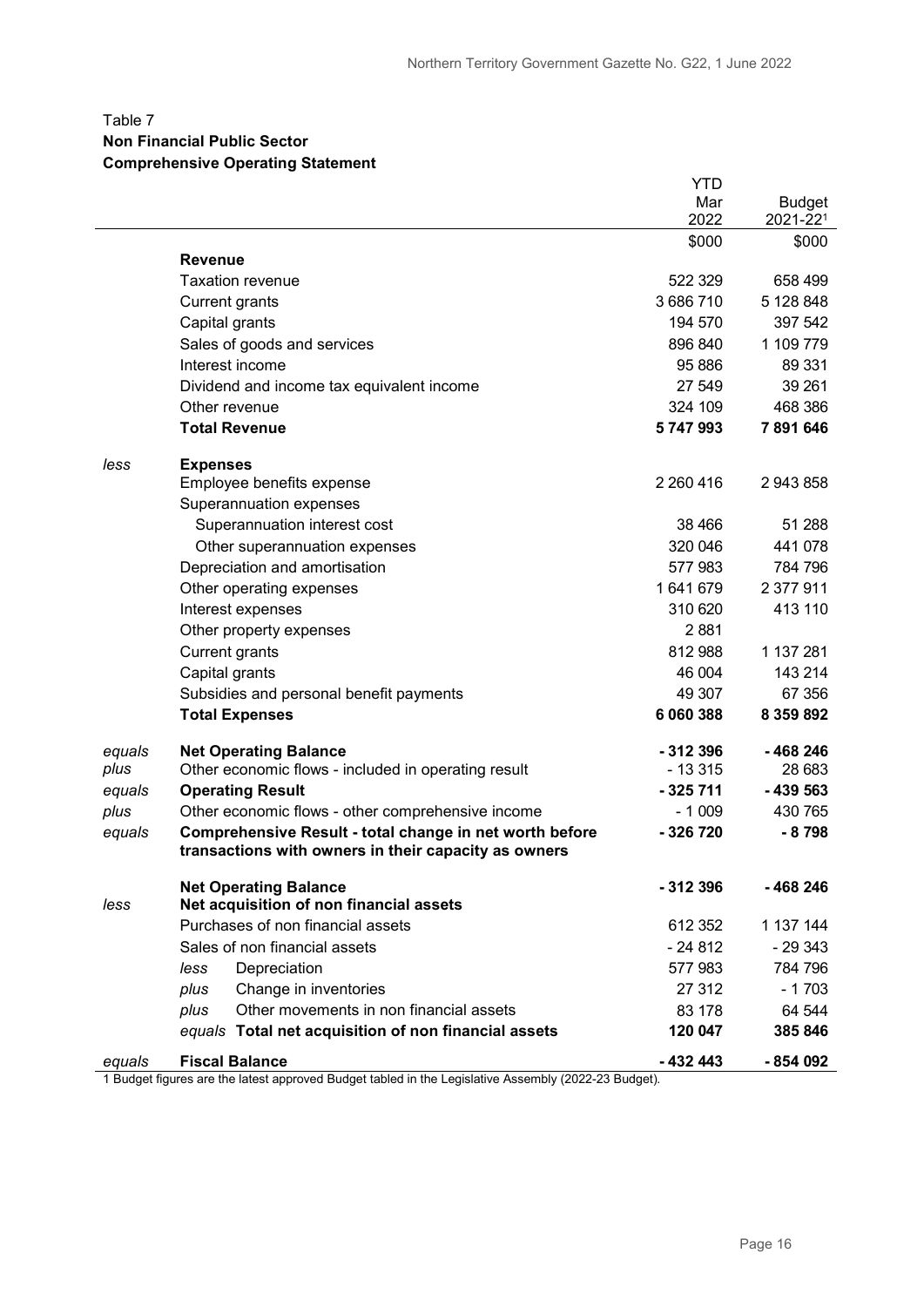#### Table 8 **Non Financial Public Sector Balance Sheet**

|                                             | YTD          |               |
|---------------------------------------------|--------------|---------------|
|                                             | Mar          | <b>Budget</b> |
|                                             | 2022         | 2021-221      |
|                                             | \$000        | \$000         |
| Assets                                      |              |               |
| <b>Financial assets</b>                     |              |               |
| Cash and deposits                           | 1 326 641    | 1 145 983     |
| Advances paid                               | 184 282      | 227 095       |
| Investments, loans and placements           | 2 972 016    | 2 584 799     |
| Receivables                                 | 719 482      | 797 078       |
| Equity                                      |              |               |
| Investments in other public sector entities | 21 996       | 21 631        |
| Equity accounted investments                |              |               |
| Investments - shares                        | 5 500        | 35 000        |
| Other financial assets                      | 31 231       | 30 378        |
| <b>Total financial assets</b>               | 5 261 149    | 4 841 964     |
|                                             |              |               |
| <b>Non financial assets</b>                 |              |               |
| Inventories                                 | 225 890      | 196 876       |
| Property, plant and equipment               | 21 909 414   | 22 092 276    |
| Investment property                         | 36 319       | 35 906        |
| Intangible assets                           | 269 437      | 310 541       |
| Assets held for sale                        | 16 754       | 19 003        |
| Other non financial assets                  | 158 951      | 158 957       |
| <b>Total non financial assets</b>           | 22 616 766   | 22 813 559    |
| <b>Total Assets</b>                         | 27 877 914   | 27 655 523    |
|                                             |              |               |
| <b>Liabilities</b>                          |              |               |
| Deposits held                               | 628 590      | 213 894       |
| Advances received                           | 248 147      | 245 409       |
| Borrowing                                   | 11 023 925   | 11 200 335    |
| Superannuation                              | 3 882 278    | 3 442 156     |
| Other employee benefits                     | 828 029      | 874 060       |
| Payables                                    | 356 383      | 385 491       |
| <b>Other liabilities</b>                    | 1 125 020    | 1 188 190     |
| <b>Total Liabilities</b>                    | 18 092 371   | 17 549 535    |
| <b>Net Assets/(Liabilities)</b>             | 9 785 544    | 10 105 988    |
| Contributed equity                          |              |               |
| Accumulated surplus/(deficit)               | 61 324       | 375 740       |
| Reserves                                    | 9724219      | 9730248       |
|                                             |              |               |
| <b>Net Worth</b>                            | 9 785 544    | 10 105 988    |
| Net Financial Worth <sup>2</sup>            | - 12 831 222 | - 12 707 571  |
| Net Financial Liabilities <sup>3</sup>      | 12 853 218   | 12 729 202    |
| Net Debt <sup>4</sup>                       | 7 417 723    | 7 701 761     |

1 Budget figures are the latest approved Budget tabled in the Legislative Assembly (2022-23 Budget).

2 Net financial worth equals total financial assets minus total liabilities.

3 Net financial liabilities equals the sum of total liabilities less total financial assets excluding investments in other public sector entities.

4 Net debt equals the sum of deposits held, advances received and borrowing, minus the sum of cash and deposits, advances paid and investments, loans and placements.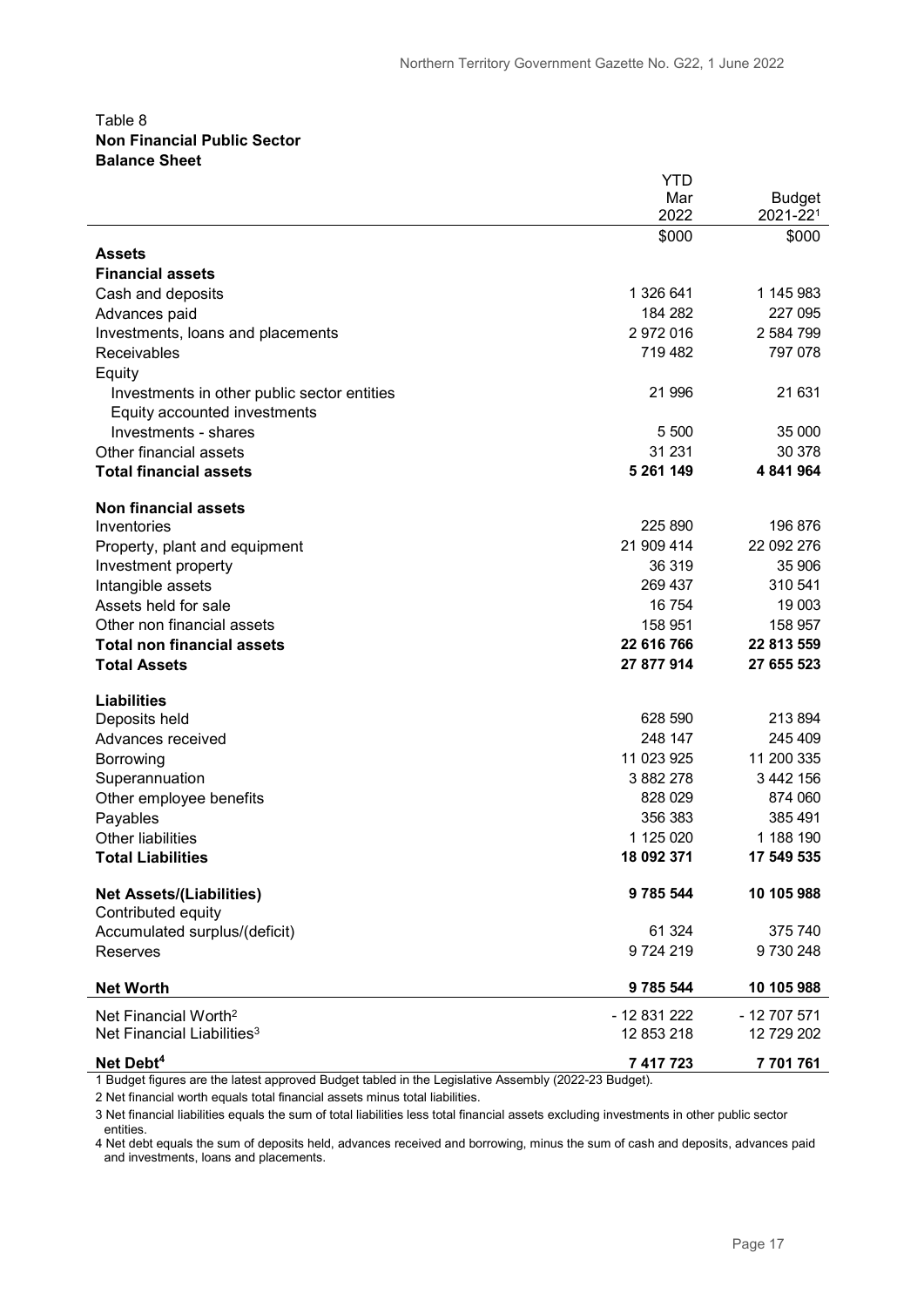#### Table 9 **Non Financial Public Sector Cash Flow Statement**

|                                                                                                   | <b>YTD</b>   |                           |
|---------------------------------------------------------------------------------------------------|--------------|---------------------------|
|                                                                                                   | Mar<br>2022  | <b>Budget</b><br>2021-221 |
|                                                                                                   | \$000        | \$000                     |
| Cash receipts from operating activities                                                           |              |                           |
| <b>Taxes received</b>                                                                             | 530 289      | 663 499                   |
| Receipts from sales of goods and services                                                         | 856 658      | 1 141 043                 |
| Grants and subsidies received                                                                     | 3770345      | 5 4 1 4 9 6 5             |
| Interest receipts                                                                                 | 95 609       | 89 528                    |
| Dividends and income tax equivalents                                                              | 31 660       | 31 660                    |
| Other receipts                                                                                    | 1 022 543    | 465 632                   |
| <b>Total operating receipts</b>                                                                   | 6 307 104    | 7806327                   |
| <b>Cash payments for operating activities</b>                                                     |              |                           |
| Payments for employees                                                                            | $-2653677$   | $-3433505$                |
| Payment for goods and services                                                                    | $-1913951$   | $-2078903$                |
| Grants and subsidies paid                                                                         | $-915150$    | $-1347806$                |
| Interest paid                                                                                     | $-310259$    | $-412882$                 |
| Other payments                                                                                    | - 347 395    | $-316594$                 |
| <b>Total operating payments</b>                                                                   | $-6$ 140 433 | $-7589690$                |
| <b>Net Cash Flows from Operating Activities</b>                                                   | 166 671      | 216 637                   |
| Cash flows from investments in non financial assets                                               |              |                           |
| Sales of non financial assets                                                                     | 24 812       | 29 343                    |
| Purchases of non financial assets                                                                 | $-605376$    | $-1137144$                |
| Net cash flows from investments in non financial assets                                           | - 580 564    | $-1107801$                |
| <b>Net Cash Flows from Operating Activities and</b><br><b>Investments in Non Financial Assets</b> | $-413893$    | -891 164                  |
| Net cash flows from investments in financial assets for<br>policy purposes <sup>2</sup>           | 6 9 0 6      | $-64990$                  |
| Net cash flows from investments in financial assets for<br>liquidity purposes                     | $-691512$    | - 154 594                 |
| Net Cash Flows from Investing Activities                                                          | - 1 265 170  | $-1327385$                |
| Net cash flows from financing activities                                                          |              |                           |
| Advances received (net)                                                                           | $-17906$     | $-20645$                  |
| Borrowing (net)                                                                                   | 470 833      | 719864                    |
| Deposits received (net)                                                                           | - 664 725    | $-1079423$                |
| Other financing (net)                                                                             |              |                           |
| Net Cash Flows from Financing Activities                                                          | $-211798$    | - 380 204                 |
| Net Increase/Decrease in Cash Held                                                                | - 1 310 298  | - 1 490 952               |
| Net cash flows from operating activities                                                          | 166 671      | 216 637                   |
| Net cash flows from investments in non financial assets                                           | $-580564$    | $-1107801$                |
| Cash Surplus (+)/Deficit (-)                                                                      | $-413893$    | -891 164                  |
| Future infrastructure and superannuation contributions/earnings <sup>3</sup>                      | - 54 475     | $-47100$                  |
| Underlying Surplus (+)/Deficit (-)                                                                | $-468368$    | - 938 264                 |

1 Budget figures are the latest approved Budget tabled in the Legislative Assembly (2022-23 Budget).

\_\_\_\_\_\_\_\_\_\_\_\_\_\_\_\_\_\_\_\_\_\_\_\_\_\_\_\_\_\_\_\_\_\_\_\_\_\_\_\_\_\_\_\_\_\_\_\_\_\_\_\_\_\_\_\_\_\_\_\_\_\_\_\_\_\_\_\_\_\_\_\_\_\_

2 Includes equity acquisitions, disposals and privatisations (net).

3 Contributions for future infrastructure and superannuation requirements.